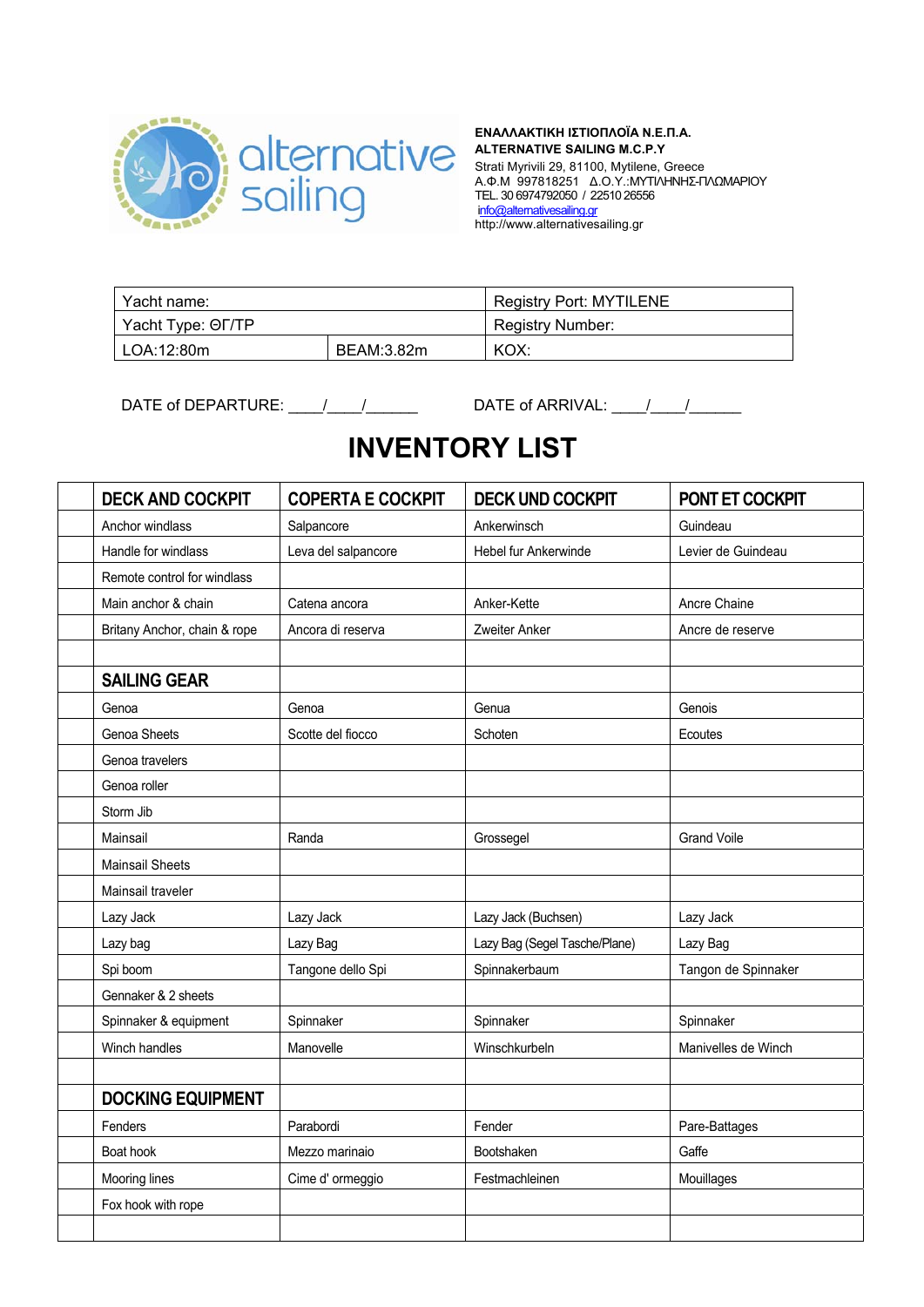| <b>NAV. INSTRUMENTS</b>        |                        |                         |                            |
|--------------------------------|------------------------|-------------------------|----------------------------|
| Cockpit compass                | Bussola di rotta       | Kompass (Cockpit)       | Compas de Route            |
| Hand bearing comp              | Bussola di rilevamento | Handpeilcompass         | Compas de revelement       |
| <b>Binoculars</b>              | Binocolo               | Fernglas                | Jumelles                   |
| Speed log                      | Spidometro log         | Speedometer-Log         | Vitesse-Loch               |
| Wind instruments               | Segnavento             | Windmessgeraete         | Anemometre                 |
| Echo sounder                   | Ecoscandaglio          | Echolot                 | Sondeur                    |
| AIS Receiver/Tranducer         |                        |                         |                            |
| <b>NAVTEX</b>                  |                        |                         |                            |
| <b>VHF</b>                     |                        |                         |                            |
| VHF handheld                   |                        |                         |                            |
| <b>GPS Plotter</b>             | <b>GPS Plotter</b>     | <b>GPS Plotter</b>      | <b>GPS Plotter</b>         |
| GPS handheld                   |                        |                         |                            |
| Autopilot                      | Pilota Automatico      | Autopilot               | Pilote automatique         |
| Battery Charger & cable        | Carica Batterie        | Ladegeraet              | Chargeur de Batteries      |
|                                |                        |                         |                            |
| <b>NAVIGATION</b>              | <b>EQUIPAGGIAMENTO</b> | <b>NAVIGATIONS</b>      | <b>EQUIPEMENTS</b>         |
| <b>EQUIPMENT</b>               | <b>DI NAVIGAZIONE</b>  | <b>AUSRUESTUNG</b>      | <b>DE NAVIGATION</b>       |
| Charts                         | Carte nautiche         | Seekarten               | Cartes nautiques de zone   |
| <b>Greek Waters Pilot</b>      | Portolano              | Seehandbuch             | Guide nautiqu Grec         |
| Greek Light list               |                        |                         |                            |
| Int Reg Prev Collisions at Sea |                        |                         |                            |
| Log book                       |                        |                         |                            |
| Divider                        | Compasso               | Kartenzirkel            | Compas pointe seche        |
| Parallel ruler                 | Squadrette             | Lineal                  | Regie de navigation        |
| Pencils                        | Matite                 | Bleistift               | Crayons                    |
| Eraser                         | Gomma                  | Radiergummi             | Gomme                      |
|                                |                        |                         |                            |
| Clock                          | Orologio               | Uhr                     | Montre                     |
| Barometer                      | Barometro              | Barometer               | Barometre                  |
| Temp/Hydrometer                |                        |                         |                            |
| Radio/CD Player/mp3            | Radio>CD Player/mp3    | Radio/CD Spieler/mp3    | Radio/Lacteau CD/mp3       |
|                                |                        |                         |                            |
| Boat documents                 | Document! della barca  | Schiffspapiere          | Documents du Bateau        |
| Boat manuals                   | Istruzioni di bordo    | Bootsgebrauchsanweisung | Manuel d'entretien du bate |
| Flag & flag Halyards           | Drizze bandierine      | Flaggenfall             | Drisse de Pavilion         |
|                                |                        |                         |                            |
| Sun tent                       | Tendalino              | Sonnensegel             | Taud de Soleil             |
| Bimini top                     | Bimini top             | Bimini top              | Bimini top                 |
| Sprayhood                      | Sprayhood              | Sprayhood               | Capote de Roof             |
|                                |                        |                         |                            |
| 2 Warps                        | 2cime                  | Leinen                  | Amares                     |
| Dinghy                         | Dinghy                 | Beiboot                 | Dinghy                     |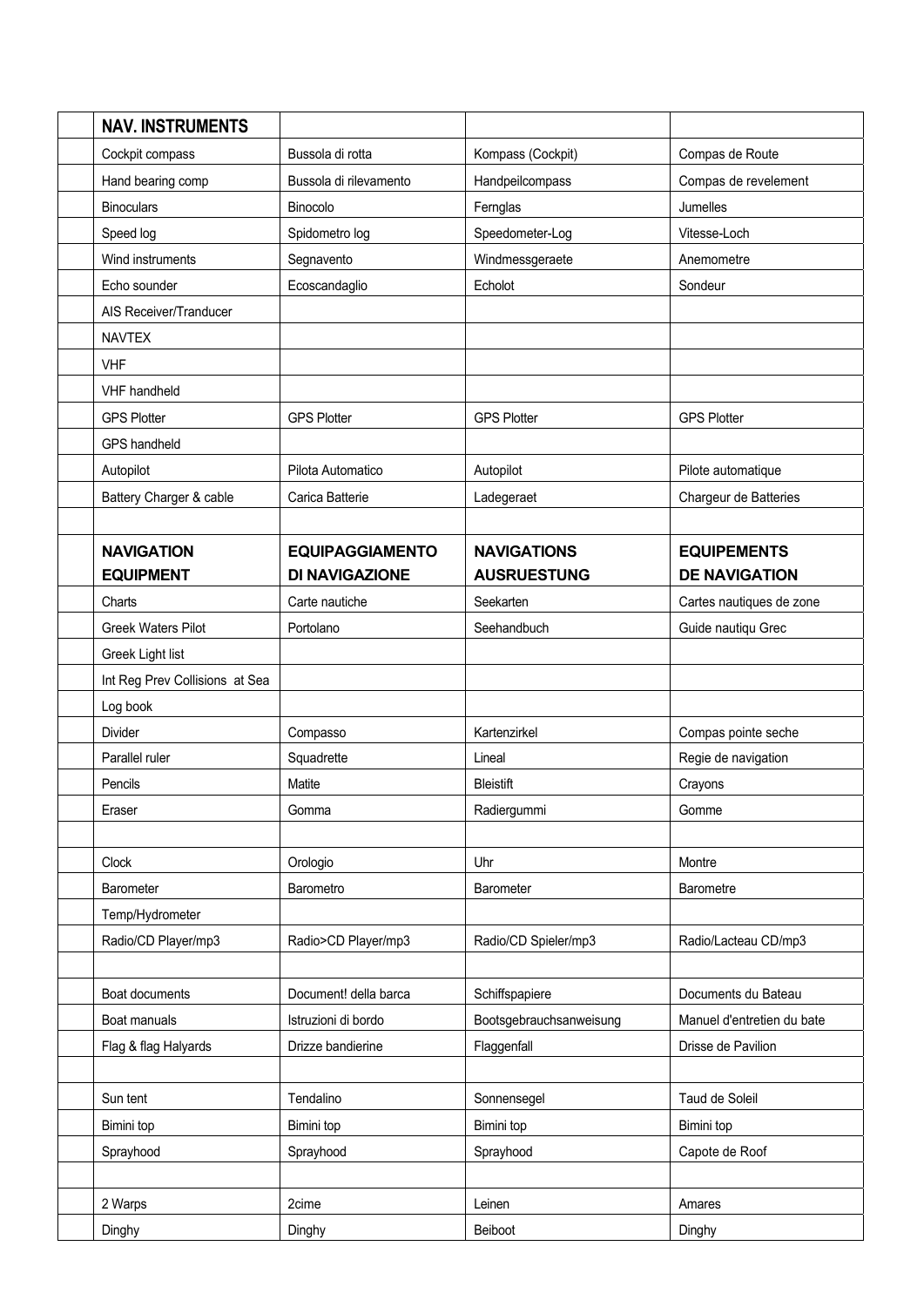| Outboard                | Fuori Bordo            | Aussenborder                | Hors-bord               |
|-------------------------|------------------------|-----------------------------|-------------------------|
| Pump                    | Pompa                  | Pumpe                       | Pompe                   |
| Oars for dinghy         | Remi per il dinghy     | Paddel fur Beiboot          | Avirons pour annexe     |
|                         |                        |                             |                         |
| Water hose & adaptors   | Manichetta acqua       | Wasserschlauch              | Manche a Eau            |
| Plastic bucket          | <b>Buglioli</b>        | Plastikeimer                | Seau Plastique          |
| Deckbrush               | Spazzolone per ponte   | Deckschrubber               | Brosse de Pont          |
| Toilet brush            | Scopetta WC            | Toilettenbuerste            | Brosse pour W.C         |
| Dustpan and brush       | Paletta+Scopetta       | Schaufel und Besen          | Pelle et balayette      |
| Water Jerrycan          | Tanica d'acqua         | Wasserkanister              | Jerrycan a Eau          |
| Diesel jerrycan         | Tanica di gasolio      | Dieselkanister              | Jerrycan de Carburant   |
| Fuel funnel             | Imbuto per gasolio     | Dieseltrichter              | Entonnoir a Carburant   |
|                         |                        |                             |                         |
| <b>SPARE PARTS</b>      |                        |                             |                         |
| Engine's spares         | Pezzi per motore       | Motorersatzteile            | Pieces Detachees Pour M |
| Engine oil              | Olio motore            | Motoroel                    | Huile Moteur            |
| <b>Toolbox</b>          | Cassetta attrezzi      | Werkzeugkoffer              | Caisse a outils         |
|                         |                        |                             |                         |
| Torch light             | Torcia luminosa        | Taschenlampe                | Lampe Torche            |
| <b>Batteries</b>        |                        |                             |                         |
| Spare lamps             |                        |                             |                         |
| Spare navigation lights |                        |                             |                         |
| Bosun's chair           | Bansigo                | Bootmannstuhl               | Chaise de Mat           |
| Sails repair kit        | Kit riparazione vele   | Segelreparaturset           | Boite de matelotage     |
| Dinghy repair kit       | Kit riparazione dinghy | <b>Beiboot Reparaturset</b> | Set reparation dinghy   |
|                         |                        |                             |                         |
| <b>SAFETY</b>           | <b>EQUIPAGGIAMENTO</b> | SICHERHEITS-                | <b>EQUIPEMENTS</b>      |
| <b>EQUIPMENT</b>        | <b>DI SALVATAGGIO</b>  | <b>AUSRUESTUNG</b>          | <b>DE SECURITE</b>      |
| Radar reflector         | Riflettore radar       | Radarreflektor              | Reflecteur Radar        |
| Torch light             | Torcia luminosa        | Taschenlampe                | Lampe Torche            |
| <b>Black Balls</b>      | Pallone nero           | Ankerball                   | Boule noire             |
| 2 Red lights            |                        |                             |                         |
| Fire extinguishers      | Estintori              | Feuerloescher               | Extincteur              |
| Safety belts            | Cinture di sicurezza   | Life belt                   | Harnais de securite     |
| Life jackets            | Salvagenti             | Schwimmwesten               | Gilets de Sauvetage     |
| Box of flares           | Cassetta di fuochi     | Notsignale                  | Coffret de Fussees      |
| First aid kit           | Farmacia               | Bordapotheke                | Trousse a pharmacie     |
| Fog horn                | Corno da nebbia        | Nebelhorn                   | Corne de Brume          |
| Bilge pump handle       | Leva per pompa a ma    | Bilgepumpenhebel            | Levier de Pompe de Cale |
| Emergency helm          | Timone di emergenza    | Notpinne                    | Barre de secours        |
| Life raft               | Zattera di salvataggio | Rettungsinsel               | Canot de survie         |
| <b>EPIRB</b>            |                        |                             |                         |
|                         |                        |                             |                         |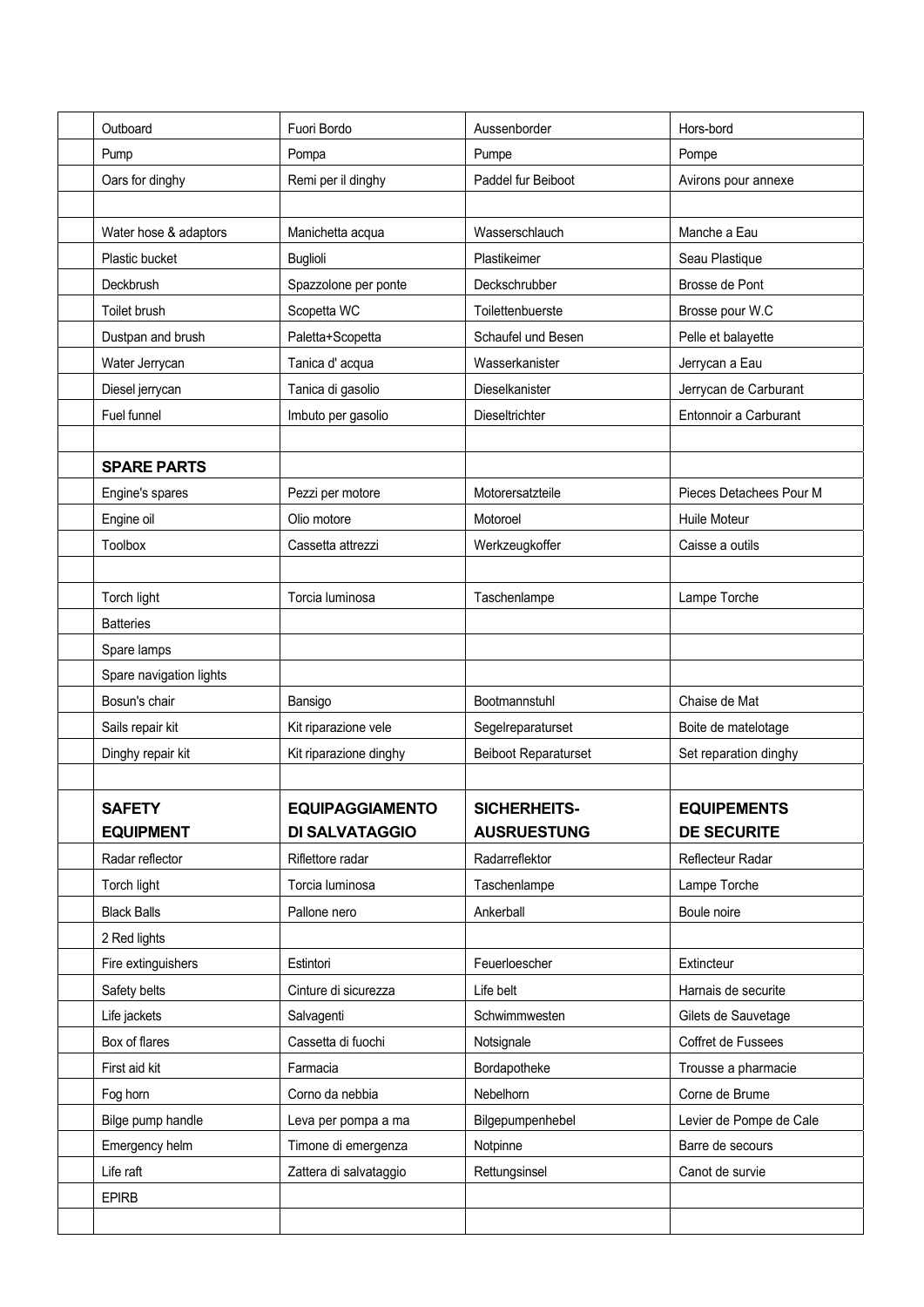| <b>GALLEY</b>          | <b>CUCINA</b>           | <b>KUECHE</b>         | <b>CUISINE</b>           |
|------------------------|-------------------------|-----------------------|--------------------------|
| Ice box-electric fridg | Frigorifero             | Kuehlschrank          | Glaciere-refrigerateur   |
| Ice box-electric fridg | Frigorifero             | Kuehlschrank          | Glaciere-refrigerateur   |
| Gas stove              | Fornello-Cucina         | Gasherd               | Cuisiniere               |
| Gas bottles            | Bombole del gas         | Gasflaschen           | Bouteille de Gaz         |
| Dinner plates          | Piatti piani            | Flache Teller         | Assiettes plates         |
| Soup plates            | Piatti fondi            | <b>Tiefe Teller</b>   | Assiettes creuses        |
| Fruit plates           | Piattini                | Dessertteller         | Assiettes a dessert      |
| Glasses                | Bicchieri               | Glaeser               | Verres                   |
| Cups                   | Tazze                   | Tassen                | <b>Tasses</b>            |
| Knives                 | Coltelli                | Messer                | Couteaux                 |
| Forks                  | Forchette               | Gabeln                | Fourchettes              |
| Spoons                 | Cucchiai                | Loeffel               | Cuilleres                |
| Tea spoons             | Cucchiaini da tea       | Teeloeffel            | <b>Petites Cuilleres</b> |
| Salad bowl             | Insalatiera             | Salatschuessel        | Saladier                 |
| Can opener             | Apriscatola             | Dosenoeffner          | Ouvre-boite              |
| Cork screw             | Cavatappi               | Korkenzieher          | Tire-bouchon             |
| Filter coffee pot      | Caffettiera             | Filterkanne           | Cafetiere                |
| Kettle                 | <b>Bricco</b>           | Kessel                | <b>Bouilloire</b>        |
| Saucepans              | Pentole                 | Toepfe                | Casseroles               |
| Frying pans            | Padelle                 | Pfannen               | Poeles                   |
| <b>Bread knife</b>     | Coltello per pane       | <b>Brotmesser</b>     | Couteau a pain           |
| Tea strainer           | Collino piccolo         | Teesieb               | Passoire                 |
| Chopping board         | Tagliere                | Kuchenbrett           | Planche a decouper       |
|                        |                         |                       |                          |
| <b>LINEN</b>           | <b>BIANCHERIA</b>       | <b>BETTBEZUEGE</b>    | <b>LITERIE</b>           |
| <b>Bed sheets</b>      | Lenzuola                | <b>Bettlaken</b>      | <b>Draps</b>             |
| Pillows                | Cuscini                 | Kopfkissen            | Oreillers                |
| Pillows cases          | Federe                  | Kopfkissenbezuege     | Taies d' oreillers       |
| <b>Blankets</b>        | Coperte                 | Decken                | Couvertures              |
| Towels                 | Asciugamani             | Handtuecher           | Serviettes de toilette   |
|                        |                         |                       |                          |
| <b>EXTRAS</b>          | <b>EXTRA</b>            | <b>EXTRAS</b>         | <b>EXTRAS</b>            |
| Cockpit cushions       | Cuscineria Esterna      | Cockpit-Sitzkissen    | Coussins de cockpit      |
| Snorkeling equipment   | Attrezzatura per snorke | Schnorchelausruestung | Set palmes/masque/tuba   |

CHARTERER'S OBSERVATIONS CONCERNING THE YACHT AND HER EQUIPMENT:

The boat has to be redelivered clean and with fuel and water tanks in the same filling capacity as on delivery. For smoother check out please list above any damaged and / or missing items. Please make any comment / suggestion for the better improvement of yacht.